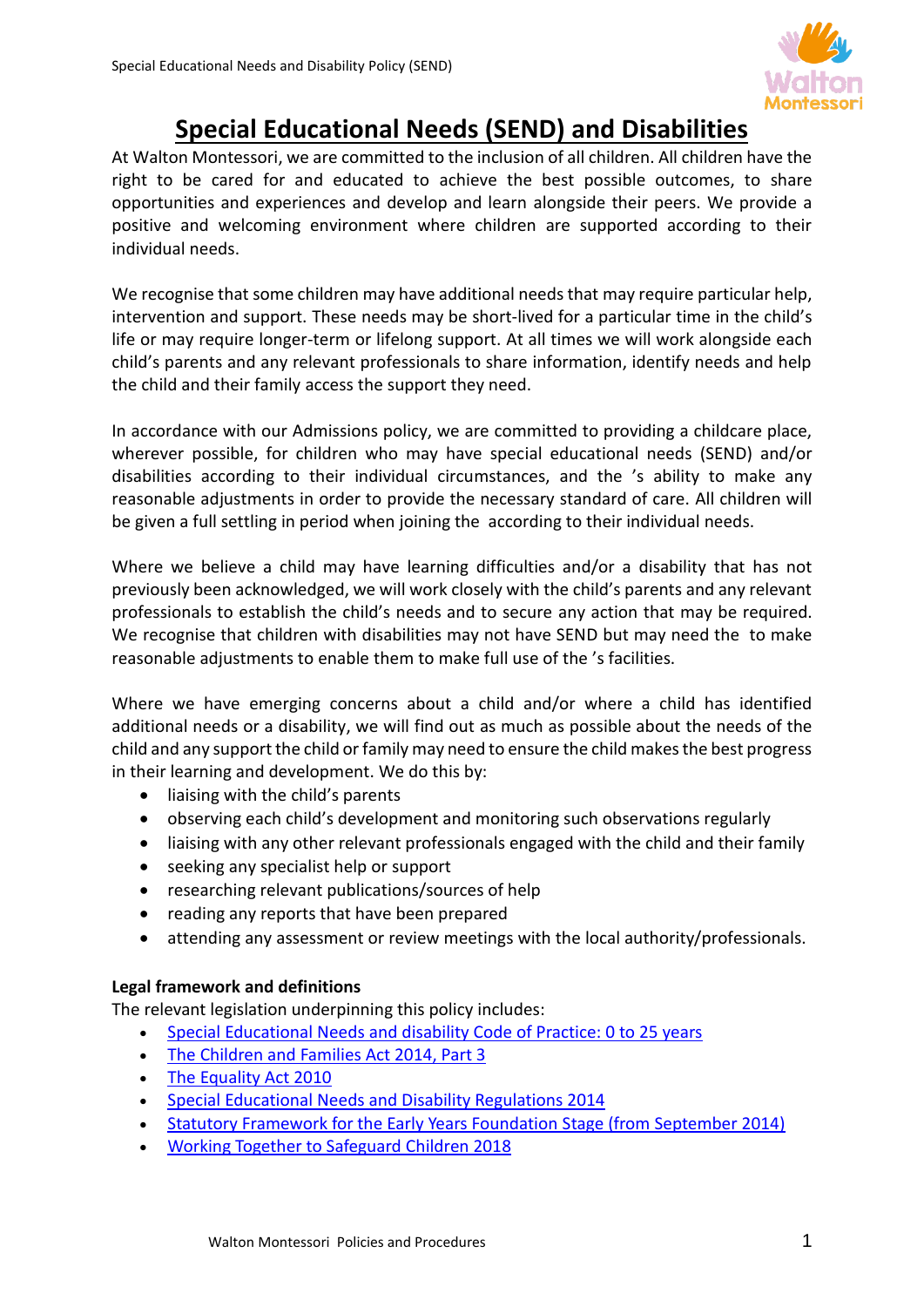

We use the definitions set out in the law to describe SEND and disabilities.

- A child has SEND if they have a learning difficulty or disability which calls for special educational provision to be made for them.
- A learning difficulty or disability means that a child of compulsory school age has a significantly greater difficulty in learning than the majority of other children of the same age; and/or has a disability which prevents or hinders them from making use of the sort of facilities generally provided for others of the same age.
- For children aged two or more, special educational provision is educational provision that is additional to or different from that made generally for other children of the same age.
- A child under compulsory school age has SEND if he or she is likely to have a learning difficulty or disability when they reach compulsory school age or would do so if special educational provision was not made for them.
- A disability is defined in the [Equality Act 2010](http://www.legislation.gov.uk/ukpga/2010/15/contents) as 'a physical or mental impairment which has a long-term and substantial adverse effect on their ability to carry out normal day-to-day activities'. 'Long-term' is defined as 'a year or more' and 'substantial' is defined as 'more than minor or trivial'. This definition includes sensory impairments such as those affecting sight or hearing, and long-term health conditions such as asthma, diabetes, epilepsy, and cancer. Children with such conditions do not necessarily have SEN, but there is a significant overlap between disabled children and those with SEN. Where a disabled child requires special educational provision they are also covered by the SEND definition.

# **Aims**

The has regard to the statutory guidance set out in the Special Educational Needs and Disability Code of Practice: 0 to 25 years (2014). We have clear arrangements in place to support children with SEN and disabilities. We aim to:

- Recognise each child's individual needs through gathering information from parents and others involved with the child on admission and through our procedures for observation and assessment
- Ensure all staff understand their responsibilities to children with SEND and disabilities and have regard to the guidance given in the Special Educational Needs and Disability Code of Practice 2014
- Plan, provide or help parents to obtain any additional help or support for any needs not being met by the universal service provided by the
- Include all children and their families in our provision, making reasonable adjustments where needed
- Provide well-informed and suitably trained practitioners to help support parents and children with special educational needs and/or disabilities
- Identify any emerging concerns that might suggest a child has special educational needs and/or disabilities at the earliest opportunity and plan for those needs through a range of strategies
- Share any information received and assessments made by the with parents and support parents in seeking any help they or the child may need
- Seek any additional help needed including requesting an Education, Health and Care Plan (EHCP) where the 's own actions are not helping the child to make progress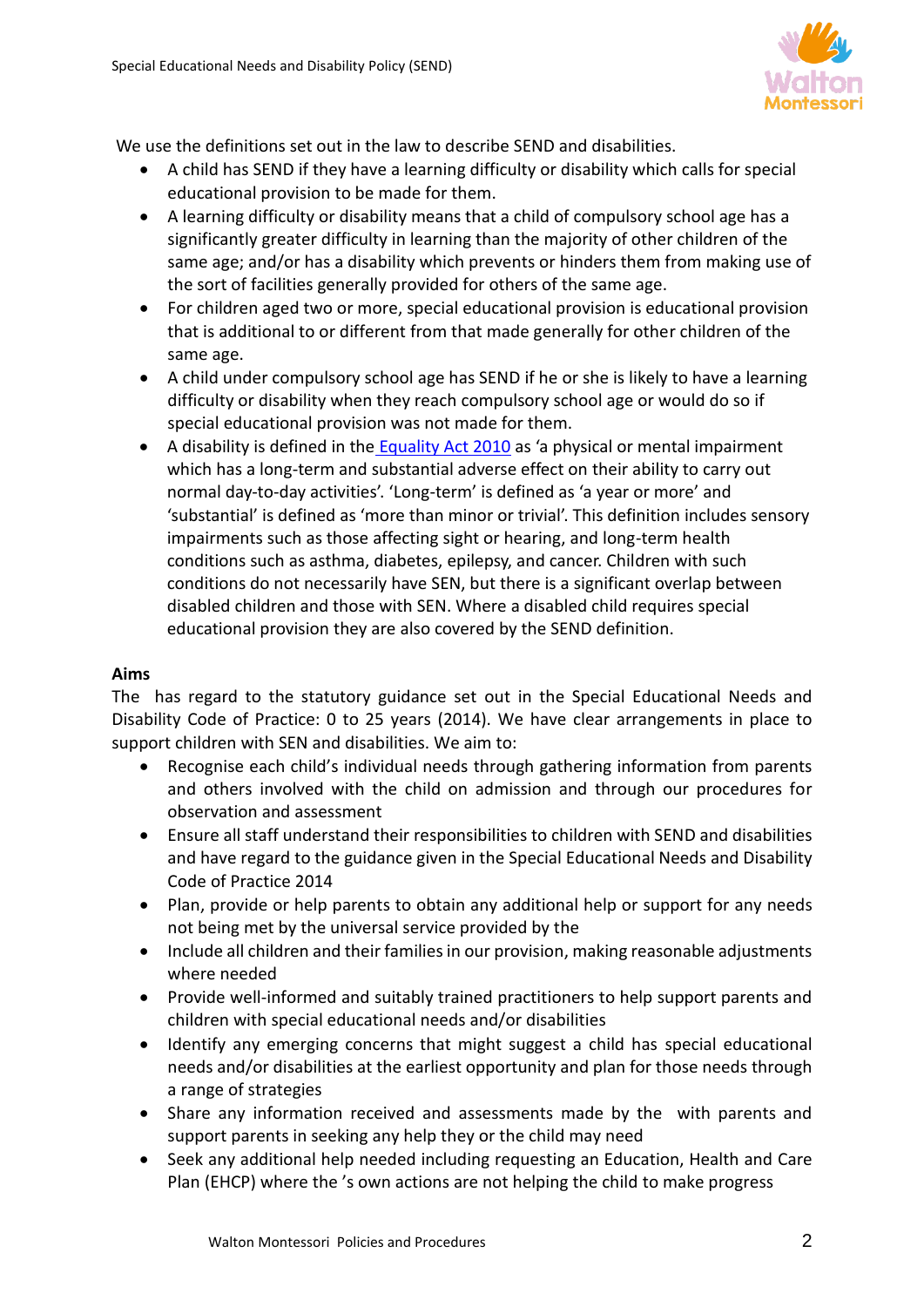

- Work in partnership with parents and other agencies in order to meet the individual children's needs, including health services and the local authority, and seek advice, support and training where required
- Monitor and review our practice and provision and, if necessary, make adjustments and seek specialist equipment and services if needed
- Ensure that all children are treated as individuals/equals and are encouraged to take part in every aspect of the day according to their individual needs and abilities
- Ensure that gifted and talented children who learn more quickly are also supported
- Encourage children to value and respect others
- Challenge inappropriate attitudes and practices
- Promote positive images and role models during play experiences of those with additional needs wherever possible
- Celebrate diversity in all aspects of play and learning.

# **Methods**

We will:

- Develop and maintain a core team of staff who are experienced in the care of children with additional needs. Staff will be provided with specific training to help them make any special educational provision needed and meet the requirements of the Special Educational Needs and Disability Code of Practice 2014
- Identify a member of staff to be our Special Educational Needs & Disabilities Coordinator (SEND-CO) and share their name with parents (see below for an explanation of their role)
- Provide a statement showing how we provide for children with learning difficulties and/or disabilities and share this with staff, parents and other professionals
- Ensure that the provision for children with learning difficulties and/or disabilities is the responsibility of all members of staff in the
- Ensure that our inclusive admissions practice includes equality of access and opportunity
- Ensure that our physical environment is, as far as possible, suitable for children and adults with disabilities
- Work closely with parents to create and maintain a positive partnership which supports their child(ren)
- Provide differentiated activities to meet all individual needs and abilities to give a broad and balanced early learning environment for all children including those with learning difficulties and/or disabilities
- Ensure that parents are consulted with and kept informed at all stages of the assessment, planning, provision and review of their child's care and education, including seeking any specialist advice
- Ensure that children's views are sought and listened to
- Use a graduated approach (see explanation below) to identifying, assessing and responding to children who have emerging difficulties, suggesting they may have special educational needs or a disability that requires a different approach
- When planning interventions and support, agree the outcomes and the expected impact on progress and a date for review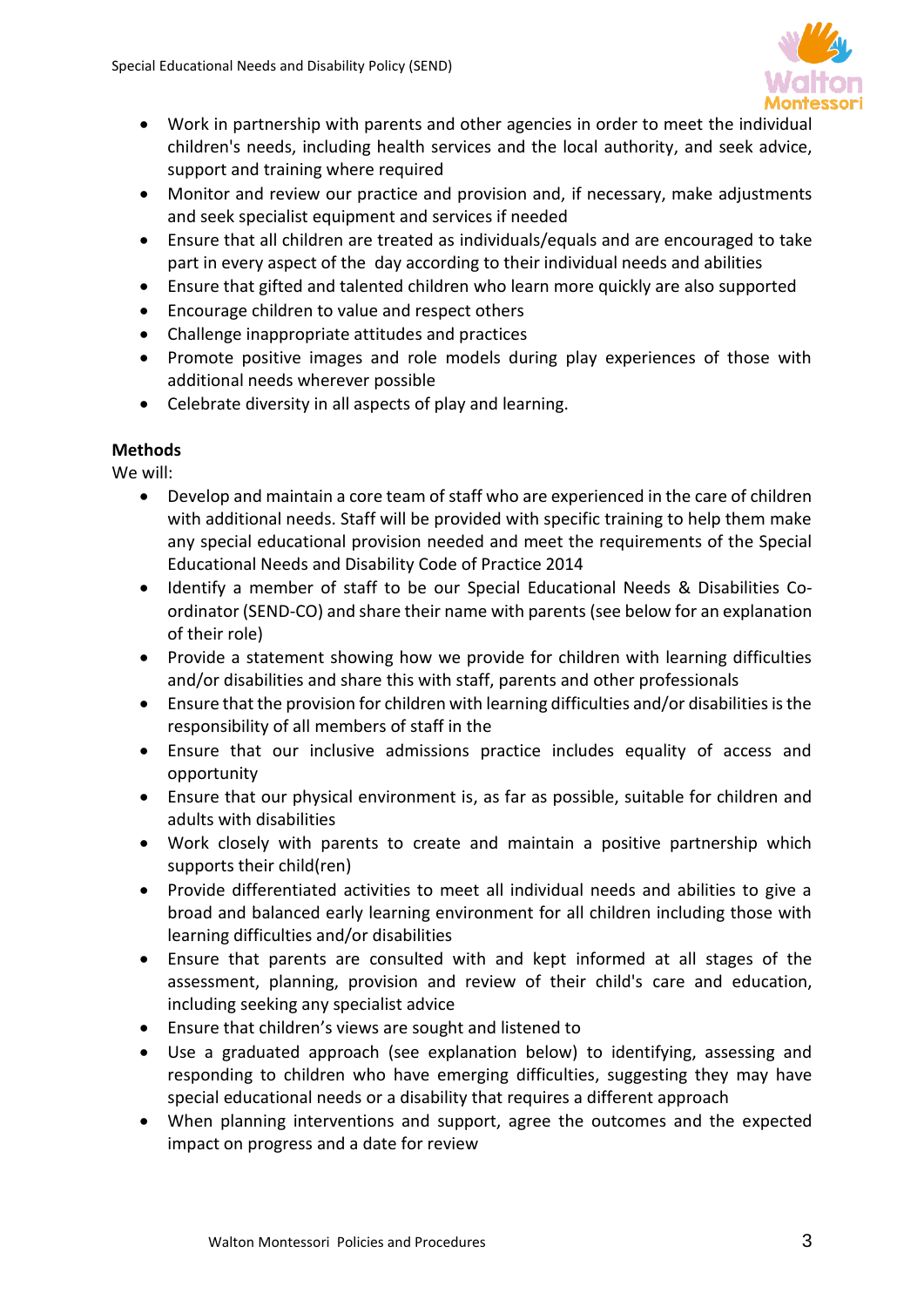

- Hold review meetings with parents at the agreed times and agree any changes or adjustments to support
- Seek any further advice or support needed including multi-agency approaches, Early Support and requesting an Education, Health and Care Plan (EHCP) Needs Assessment where the 's own actions are not helping the child make progress
- Liaise with other professionals involved with children with learning difficulties and/or disabilities and their families, including transfer arrangements to other settings and schools. We work closely with the next school or care setting and meet with them to discuss the child's needs to ensure information exchange and continuity of care
- Provide parents with information on sources of independent advice and support
- Keep records of the assessment, planning, provision and review for children with learning difficulties and/or disabilities
- Provide resources, in so far as we can (human and financial), to implement our SEN/disability policy
- Ensure the privacy of children with learning difficulties and/or disabilities when intimate care is being provided
- Provide in-service training for practitioners and volunteers
- Raise awareness of any specialism the setting has to offer, e.g. Makaton trained staff
- Ensure the effectiveness of our SEN/disability provision by collecting information from a range of sources e.g. assessment information, targeted plans and outcomes, staff and management meetings, parental and external agencies' views, inspections and complaints. This information is collated, evaluated and reviewed annually
- Provide a complaints procedure and make available to all parents in a format that meets their needs e.g. braille, audio, large print, additional languages
- Monitor and review our policy annually.

# **The role of the Special Education Needs & Disabilities Co-ordinator (SENCO)**

The role of the SENCO is to provide a lead for staff in relation to SEN and disabilities and to make sure procedures are followed, appropriate records kept and parents are involved. The child's key person will normally remain responsible for working with the child on a daily basis and for planning and delivering an individualised programme. The particular responsibilities of our SENCO are:

- ensuring all practitioners in the setting understand their responsibilities to children with SEN and the setting's approach to identifying and meeting SEN
- advising and supporting colleagues
- ensuring parents are closely involved throughout and that their insights inform action taken by the setting
- liaising with professionals or agencies beyond the setting.

# **Our nursery SENCO is: Maria Colwell**

### **Graduated approach**

In line with requirements of the Special Educational Needs and Disability Code of Practice, we take a graduated approach to working with children with emerging concerns and their families. This approach includes:

• An analysis of the child's needs including whether we should seek more specialist help from health, social services or other agencies